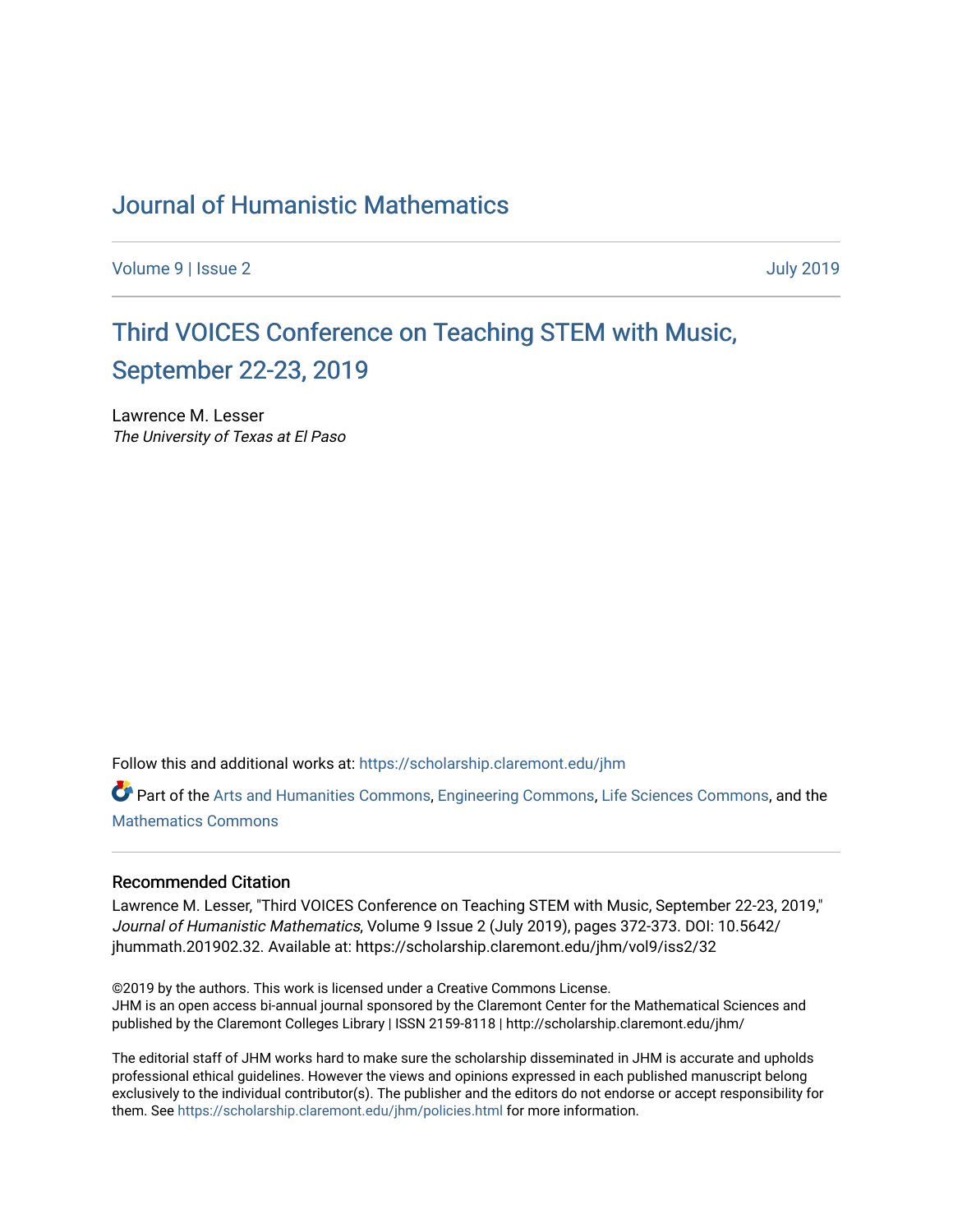# Third Annual VOICES Conference On Teaching STEM with Music

September 22-23, 2019

Lawrence M. Lesser

Department of Mathematical Sciences, The University of Texas at El Paso, USA Lesser@utep.edu

The third annual VOICES (Virtual Ongoing Interdisciplinary Collaborations on Educating with Song) conference will be held September 22-23, 2019, with the Sunday portion especially targeting those whose teaching schedule precludes attendance on a weekday. This first-of-its-kind, online-only conference explores the use of music to teach STEM content at the college or high school level and will include many reviewed interactive sessions, videoposters, and discussions of interest to both practitioners and researchers.

The use of song or songwriting can be a powerful strategy for learning content for many reasons, such as its community-building appeal to emotion and its capacity to synthesize and present information in concise memorable form (see, for example, <http://singaboutscience.org/wp/educating/research/> and [https://www.](https://www.causeweb.org/voices/resources/teaching) [causeweb.org/voices/resources/teaching](https://www.causeweb.org/voices/resources/teaching)). The third annual VOICES (Virtual Ongoing Interdisciplinary Collaborations on Educating with Song) conference is an ideal place to join the conversation!

This first-of-its-kind, online-only conference explores the use of music to teach STEM content at the college or high school level and will include many reviewed interactive sessions, videoposters, and discussions of interest to both practitioners and researchers. Examples of topics from past conferences include research/theory, song parodies, music videos, informal learning and outreach, STEM songwriting, and student songwriting. As was the case with previous VOICES conferences, it is expected that almost all presentations will apply to all STEM disciplines (and beyond), and participants have come from about half the states of the US as well as from Canada, the United Kingdom, and The Netherlands, spanning all major STEM fields, as well as Education, English, Media & Information, and Performing Arts.

[Journal of Humanistic Mathematics](http://scholarship.claremont.edu/jhm/) Volume 9 Number 2 (July 2019)